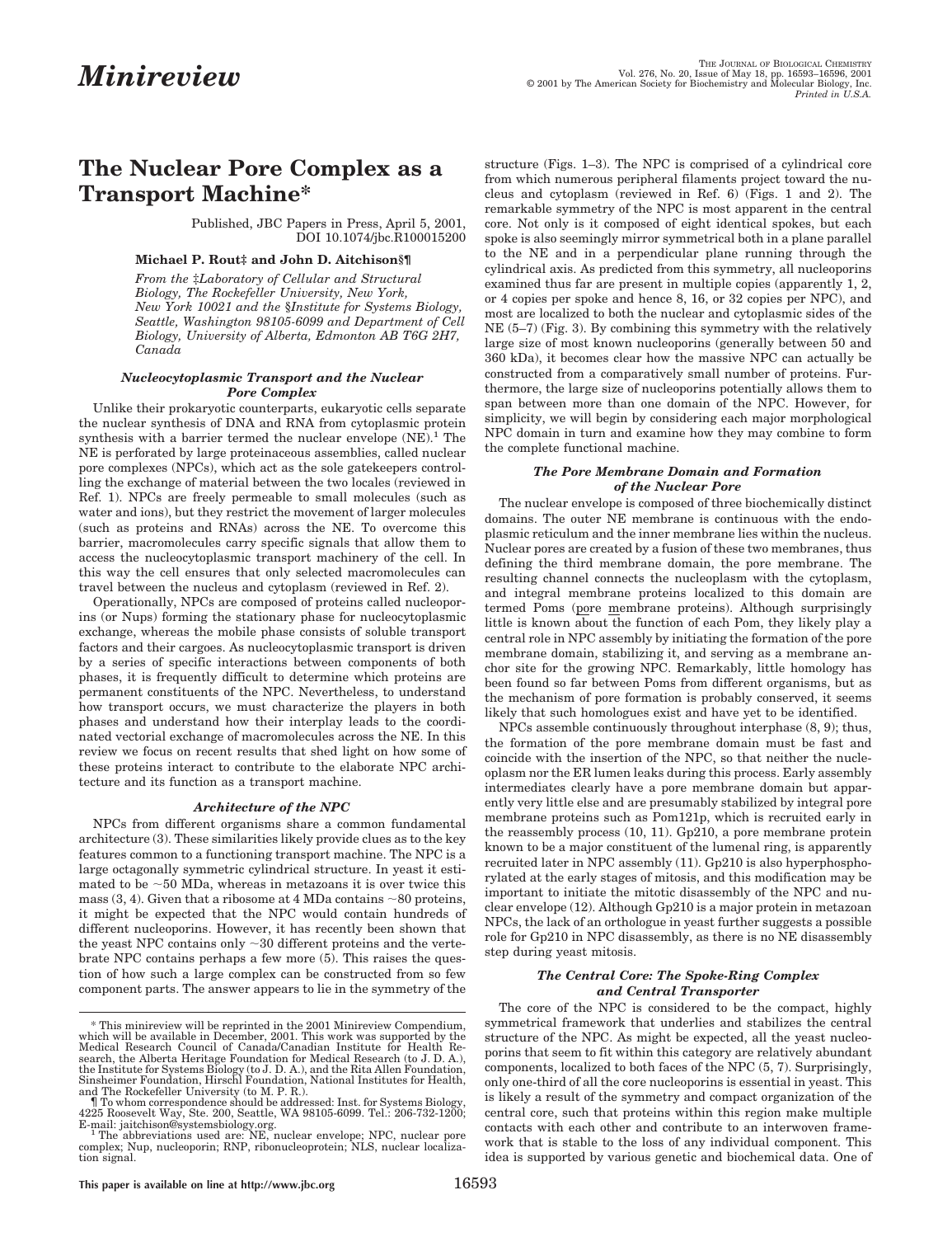

FIG. 1. **Structure of the nuclear pore complex.** Each NPC is a large proteinaceous assembly embedded in the pore membrane domain of the proteinaceous *nuclear envelope*, where the *inner* and *outer nuclear membranes* fuse NPC contains eight *spokes*, projecting radially from the wall of the pore Each spoke is composed of numerous struts and attached to its neighbors by four coaxial rings: an *outer spoke-ring* in the lumen of the NE adjacent to the pore membrane, a *nucleoplasmic ring*, a *cytoplasmic ring*, and an *inner spoke-ring* surrounding the central transporter. A considerable portion of each spoke traverses the pore membrane and resides in the NE lumen. Together these structures comprise the central core. Peripheral elements project from this core toward the *nucleoplasm* and *cytoplasm*. These include: numerous *proximal filaments* on both faces of the cylindrical central core, whose presence (though not directly imaged) is inferred from the large number of symmetrically disposed filamentous nucleoporins; eight *cytoplasmic filaments*, attached at the cytoplasmic ring; and nuclear filaments orig-inating at the nuclear ring and conjoining distally to form the *nuclear basket,* which connects with elements of the nucleoskeleton (not shown).



copy (left) of a vertebrate (Xenopus) NPC viewed en face from the cytoplasm<br>best reveals the cytoplasmic filaments (CF); an NPC viewed similarly from<br>the nucleoplasm shows the nuclear basket (NB). The structures of the cen tral core are revealed by three-dimensional protein density maps generated by cryoelectron microscopy and image processing (*CryoEM*, *right*) of both vertebrate and yeast NPCs. The positions of the spoke (*SP*) and central transporter (*T*) are indicated on both the *en face* projection map (*top row*) and longitudinal slice (*bottom row*) of the vertebrate NPC. The positions of the positions of the space of the space of the space of the space space  $\log N$ , nuclear ring (*OR*), and inner space space  $\log N$  are indicated on a the micrographs show the corresponding orientation of the NPC. Micrographs were kindly provided by Martin Goldberg and Terry Allen (*SEM*) and Chris Akey (*CryoEM*). *Bar*, 50 nm.

the best examples for this connectivity is the well defined sixmember Nup84p subcomplex (Fig. 3) (13). Most proteins in this complex make interactions with several of their neighbors, creating a network of protein interactions stabilizing the overall structure (14). That only two members of the complex are essential in yeast may reflect this stability, such that the complex can suffer loss of components without catastrophic consequences. When examined by electron microscopy, the complex has a Y-shaped morphology and a mass of  $\sim$ 375 kDa. All the members are symmetrically disposed within each NPC and present in an estimated 16 copies (5, 13). Thus, this one subcomplex alone could potentially account for  $\sim$  6 MDa of the 50-MDa yeast NPC! How this complex connects to the rest of the NPC still remains unclear, although it has been suggested that the arms of the "Y" structure interconnect to form one of the internal rings of the NPC (13).

A detailed comparison of the core structure in vertebrates and yeast points to the presence of additional structures in vertebrates, including a radial arm and more elaborate nuclear and cytoplasmic rings (Fig. 2) (3, 7, 15). However, the features of the central transporter and spoke-ring complex are conserved between the two, as they are in all eukaryotes studied. At the molecular level, for known core components, there is also remarkable conservation. For example, mammalian Nup155 can functionally replace its orthologue, the yeast core protein Nup170p (16). The yeast Nup84p



FIG. 3. **Increasing resolution maps of the NPC substructure.** Immu-<br>noelectron microscopy (*ImmunoEM*) has begun to map the position of the<br>nucleoporins within the NPC, whereas mass spectrometry (*MS*) is one of the new techniques being used to map the direct interactions between individual nucleoporins (5, 14).

subcomplex also appears conserved; sequence comparisons suggest that most members of this subcomplex have metazoan orthologues, and a similar vertebrate complex can be isolated containing at least some mammalian counterparts of the yeast complex (17).

How does the core contribute to NPC function? As all macromolecular transport across the NE occurs through the central transporter, supported within the core of the NPC, the core is obviously essential to transport. However, the core must also 1) maintain the structural integrity of the NPC as a barrier to diffusion while simultaneously being sufficiently flexible to withstand morphological changes in the nuclear envelope, 2) support the stepwise NPC assembly process, and 3) accommodate large transported cargo. Indeed, the spoke-ring complex and the central transporter have been observed in different morphological states by electron cryomicroscopy (15, 18). These different conformations suggest a sequential dilation of the central transporter, progressing from a resting state permeable to only smaller molecules to the triggering of a fully dilated state by the passage of the largest transport cargoes. Similar dramatic conformational changes within the central transporter and nuclear basket have been observed during the transport of large particles such as ribonucleoprotein particles (RNPs) (19, 20).

Interestingly, in yeast, removal of the core components Nup170p and Nup188p increases the nonselective macromolecular permeability of the NPC (21). These results are the first to define nucleoporins involved in controlling diffusion through the NPC and suggest that these proteins are either part of the transporter itself or anchor proteins that are.

#### *Nucleocytoplasmic Transport and the Peripheral Nucleoporins*

The framework of the core also correctly positions the peripheral nucleoporins. These nucleoporins are considered accessible to the mobile phase of transport and thus play a more direct role in interacting with carriers and their cargoes. Cargoes destined for the nucleus carry a nuclear localization signal (NLS), whereas substrates to be exported from the nucleus harbor nuclear export sequence (reviewed in Ref. 2). The signals are, in turn, recognized by a structurally related family of soluble transport receptor proteins collectively termed karyopherins (kaps; also known as importins, exportins, and transportins) (reviewed in Refs. 2 and 22). Transport cargoes, such as nuclear proteins, messenger RNPs, tRNA, ribosomal proteins, ribosomal subunits, and small nuclear RNPs, have distinct NLSs or nuclear export sequences that are recognized by their own particular cognate transport factors. This interaction is controlled by the small GTPase Ran (see below and Refs. 23 and 24). Electron microscopy studies suggest that the karyo-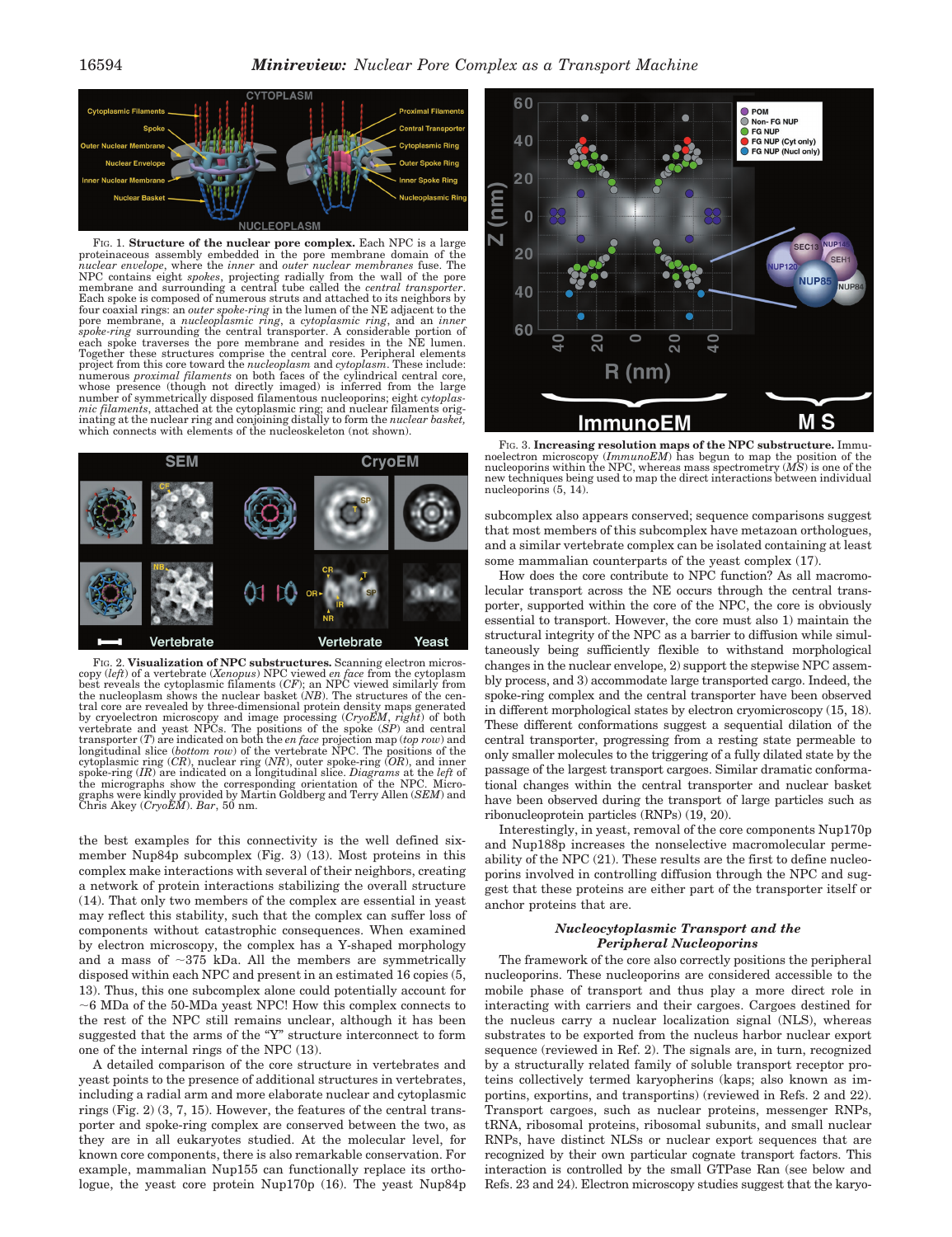pherin-NLS-cargo complex docks at multiple sites along the cytoplasmic filaments and through the NPC (25, 26). Thus, it is proposed that nuclear import is facilitated by a series of karyopherin docking and release steps, as the cargo-carrier complex moves along peripheral nucleoporins from the cytoplasmic filaments of the NPC through the central transporter, to the nucleoplasmic face, where the complex is released to the nuclear interior (27).

*FG Nucleoporins Provide an Abundance of Transport Factor Binding Sites at the NPC—*Of course, to fully understand how the NPC might directly contribute to transport, it is necessary to first characterize its components. The NPC is crammed with nucleoporins characterized by the presence of the FG dipeptide (Phe-Gly) repeat motifs. These repeats are present in nearly half the nucleoporins and often take the form of GLFG or F*X*FG repeats, separated by polar sequences of varying lengths. These so-called FG nucleoporins appear to be built upon the core structure and are present throughout the NPC, extending from the tips of the cytoplasmic filaments through the central transporter to the distal ring of the nuclear basket (Fig. 3) (5, 7). As the FG nucleoporins are strategically positioned to be accessible to the mobile phase and interact directly with all of the karyopherins studied (as well as other cargo-carrying transport factors) (28), they are implicated directly in facilitating karyopherin/ cargo movement across the NPC.

Analysis of the structure of an FG repeat region bound to a karyopherin indicates that multiple FG repeats likely interact with numerous conserved hydrophobic pockets running along the outside of the karyopherin via phenylalanines in the FG repeat. Overall, the FG repeat region adopts an extended conformation with little intrinsic secondary structure. Furthermore, FG nucleoporins have been shown to form filaments (30) and colocalize with the filamentous structures of the NPC (reviewed in Refs. 6 and 7). This is consistent with these proteins forming the majority of the filaments that emanate from the core and extend into the nucleoplasm and cytoplasm, although other possible conformational states cannot be excluded. As might be expected from their projection from the core of the NPC, in many cases FG nucleoporins are anchored to the core by one or the other of their ends (31–34).

*Different Transport Factors, Different Docking Sites—*Every transport factor studied can bind FG nucleoporins that have also been shown to bind other classes of transport factors (reviewed in Ref. 28). This fact and the observations that saturated or irreversible binding of some karyopherins to the NPC can be deleterious to other pathways suggest that pathways through the NPC overlap in specificity. However, considering the symmetry of the NPC and the abundance of FG nucleoporins there may be  $\sim$ 160 transport factor binding sites per NPC. Although this provides a multitude of possible binding sites for each transport factor molecule, karyopherins have strong preferences for a restricted subset of FG nucleoporins (reviewed in Ref. 28). This could allow different karyopherins to simultaneously occupy different sites within a single NPC, while limiting the competitive interference between different pathways and increasing the potential transport flux in both directions. Indeed, it has been shown that a single NPC is capable of both exporting and importing different transport substrates (35). The NPC could also use such docking specificity as a way to globally regulate gene expression by simply modifying a nucleoporin dedicated to a particular nuclear transport factor. One of the most intriguing examples of this is the interaction between Kap121p and Nup53p in yeast. Although *in vitro* binding studies and *in vivo* fluorescence resonance energy transfer measurements demonstrate that Kap121p interacts with several different FG nucleoporins while transiting the NPC, both studies suggest that Nup53p is a specific docking site for Kap121p (36, 37). Thus, although not absolute, it appears that Nup53p could confer control over the Kap121p-mediated import pathway. Interestingly, Nup53p is phosphorylated at mitosis, and there is a concomitant decrease in the binding of the karyopherin Kap121p to the NPC although it remains to be determined if this results in a specific cell cycle-dependent change in nuclear import (36).

*The Strategic Positioning of the Docking Sites: Efficient and Directional Transport—*From studies mapping the relative position of all the nucleoporins in yeast, it is striking that many FG nucleoporins are symmetrically disposed closely surrounding the central transporter, whereas FG nucleoporins localized exclusively to





**NUCLEOPLASM** 

FIG. 4. **The Ran cycle.** Ran cycles between its GTP- and GDP-bound form dependent on its subcellular localization. The different forms of Ran confer directionality to transport by dictating where karyopherins bind and release their cargoes. See "The Energetics of Transport" for details. *<sup>D</sup>*, Ran-GDP; *<sup>T</sup>*, Ran-GTP.

either the nucleoplasmic or cytoplasmic sides are placed further away from the core. This observation suggests that the directionality of transport factors through the NPC is conferred by the FG nucleoporins at the extremities of the NPC. It also likely that there are more subtle arrangements of docking sites within the symmetrical regions of the NPC in which precise order and distribution helps correctly direct transport factors as they transit the pore. Interestingly, like the core nucleoporins, complexes formed by the peripheral nucleoporins are also well conserved. Thus both the yeast Nsp1p nucleoporin subcomplex and the analogous vertebrate p62-p58-p54 complex are found on both sides of the NPC surrounding the central transporter (5, 38–40). This together with the fact that there is only minimum amino acid sequence conservation in the repeat motifs between presumed orthologues from different species (41) suggests that the conservation lies in the functionality of the conserved binding sites themselves and in their similar strategic positions within the NPCs of different organisms.

*The Energetics of Transport—*In addition to nucleoporins, sustained karyopherin-mediated nucleocytoplasmic exchange requires energy. The only known source of this energy is the small GTPase Ran (reviewed in Refs. 23 and 24). However, as the translocation process itself is not linked to GTP hydrolysis, it is likely that the energy comes from a potential energy gradient across the NPC established by the maintenance of distinct pools of Ran: GTP-Ran in the nucleus and GDP-Ran in the cytoplasm (Fig. 4). This asymmetric distribution supports transport by triggering the assembly and disassembly of transport complexes in the correct compartments. Thus, importers release their cargoes when they interact with Ran-GTP in the nucleus, whereas exporters utilize Ran-GTP to bind their cargoes. Conversely, when the GTP on Ran is hydrolyzed (as is the case in the cytoplasm) importers can bind their cargoes, but exporters will release theirs.

Although Ran is soluble in both the nucleoplasm and cytoplasm, it is also directly tethered to the NPC through at least two different protein motifs within nucleoporins. The first domain is homologous to the cytoplasmic Ran-binding protein RanBP1. This domain binds both Ran-GTP and Ran-GDP and has been found in the cytoplasmic FG nucleoporin Nup358p (42). The second type of Ran binding domain, characterized by a zinc finger motif, binds Ran-